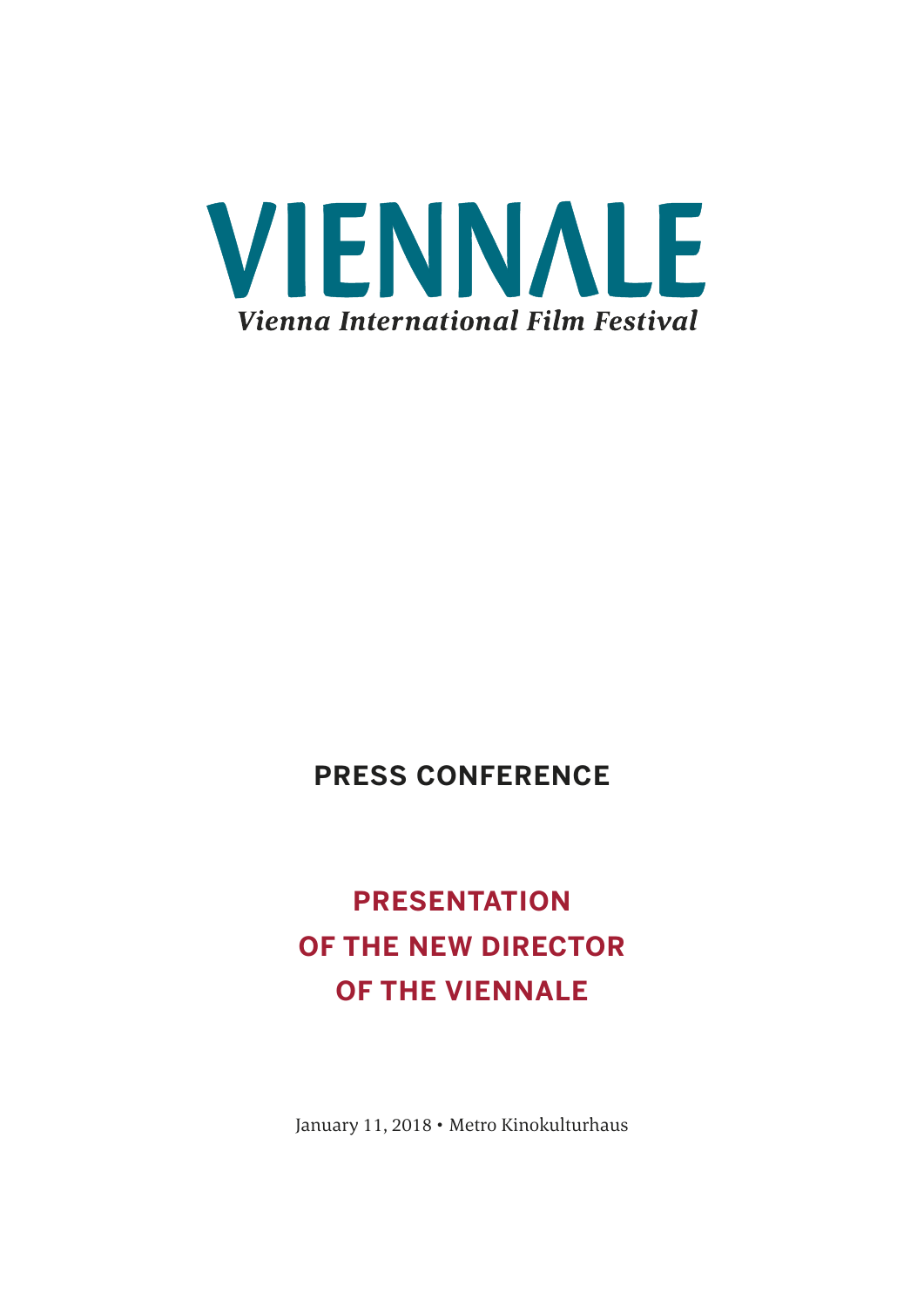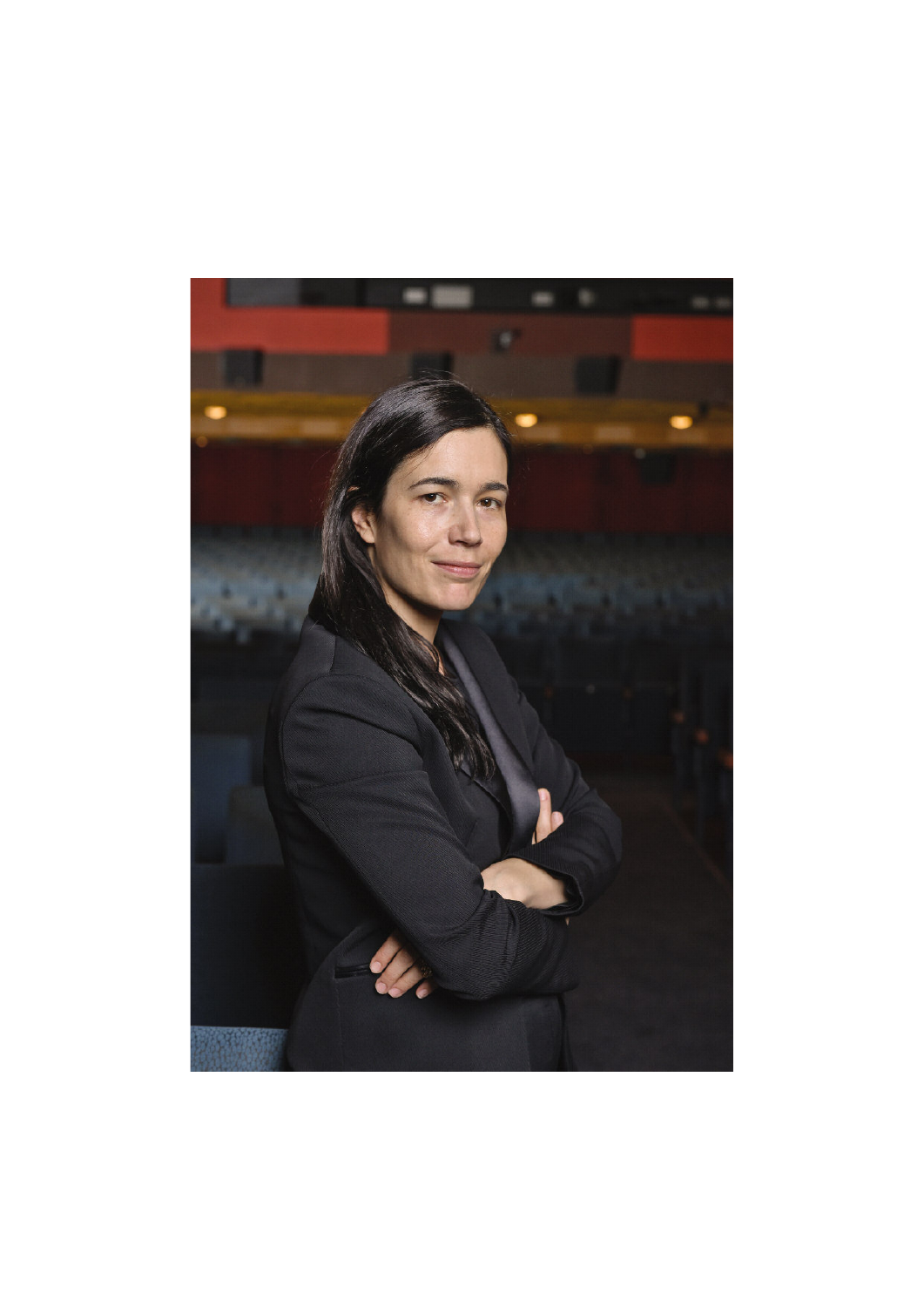## **THE NEW VIENNALE DIRECTOR EVA SANGIORGI**

Eva Sangiorgi's application created an opportunity for the Viennale of an almost historical dimension, an opportunity that the Viennale grasped with enthusiasm and full conviction. Eva Sangiorgi is one of the greats of the festival circuit: internationally connected, recognized and established, she was and will surely continue to be active in the juries of several important film festivals. She has earned a reputation as renowned creator of programs and has made contributions to a great variety of festivals. In 2010, she founded the successful FICUNAM international film festival in Mexico City, where she was also responsible for the full creative and business management.

Eva Sangiorgi understands the Viennale's importance and its international standing. In the hearing, she demonstrated a detailed grasp of the character, style and content of the festival, as well as a refined sense of its potential for growth.

In addition to the qualities that have already been mentioned, it was her comprehensive knowledge of films and her clear and determined approach to films and those who create them that were decisive in the choice of Eva Sangiorgi.

As a result, the Viennale will be able to go forward, maintaining all the essential elements that feed its spirit and the international respect it enjoys: a single person will select the films, providing the reasons and accepting the full responsibility for that selection.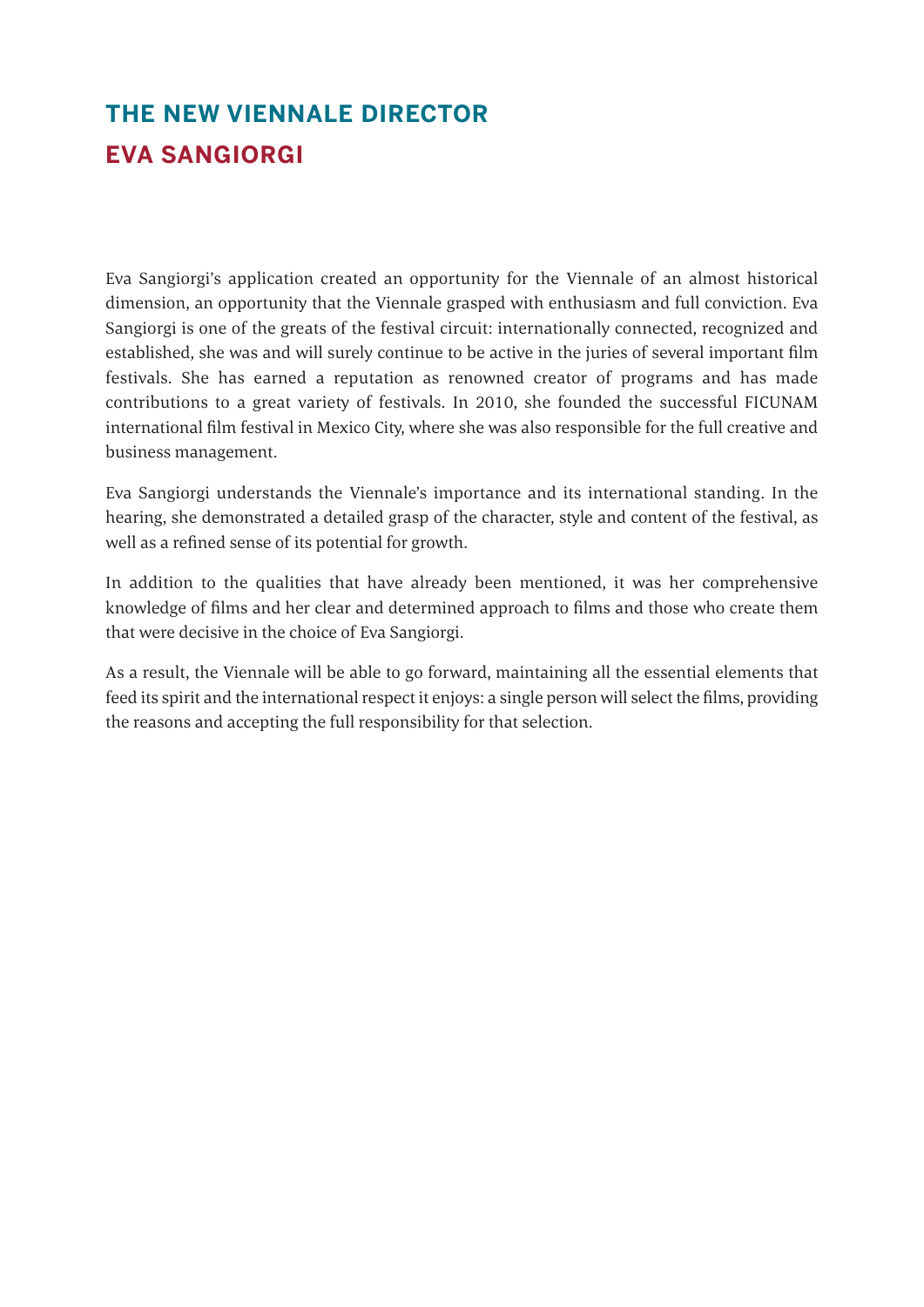*"With Eva Sangiorgi as an internationally renowned festival director at its head, the Viennale, Austria's biggest film festival, will further emphasize its international orientation. At times of growing nationalism, this view from the outside – also of the Austrian film landscape – is of eminent importance for the Vienna film festival. That is why I am so pleased to see an internationally respected personality at the head of this important cultural institution. I am confident she will build on the great successes of the past and employ all her expertise and experience in taking the Viennale further."*

Andreas Mailath-Pokorny, Vienna City Councilor for Cultural Affairs, Science and Sports

*"Having gained an insight into the work as the interim artistic director, I cannot imagine a better person than Eva Sangiorgi for this task. Her decisive and independent approach to films and those who create them promises us some extraordinary Viennale festivals in the future."*

Franz Schwartz, interim artistic director of the Viennale

*"I congratulate the selection committee on its choice of the new artistic director of the Viennale. I am delighted that the choice fell on Eva Sangiorgi. She is an excellent program creator, wonderfully connected and very personable. She is a woman, who grasps the unique character of the festival and who will lead the Viennale in a remarkable way. I am already looking forward to an enjoyable and fruitful cooperation with her."*

Eva Rotter, managing director of the Viennale

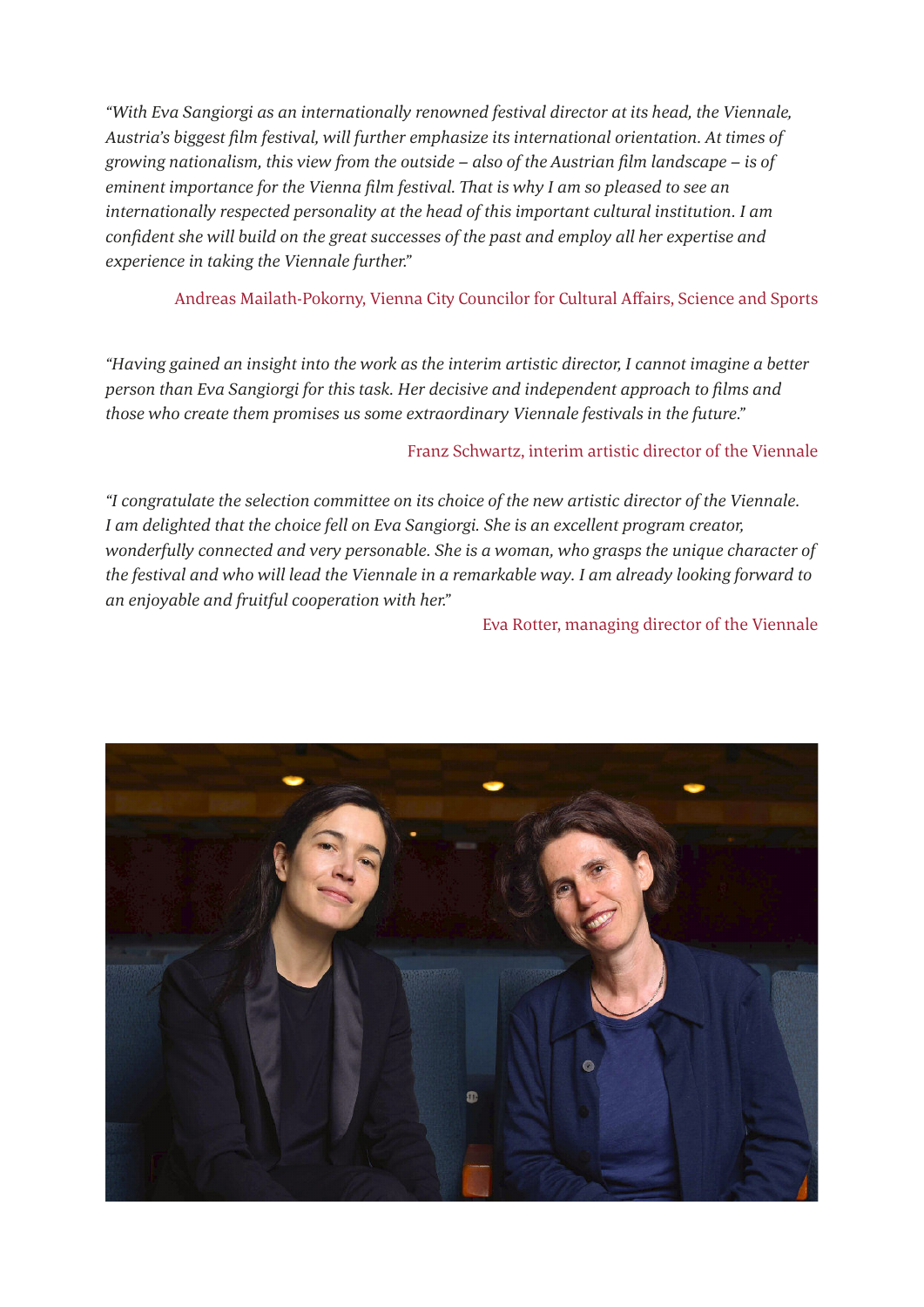#### **Eva Sangiorgi about the Viennale**

The Viennale festival is an iconic event that rounds off the year's calendar of film events and has been important to me for a very long time. I have developed a deep appreciation for its programmes and selection of guests over the years, finding inspiration and strength in its ideas and insights. I have also benefitted greatly from the friendships and professional contacts made within the context of the festival.

It is a great honour to work as the director of such an eye-opening and consistently high-quality project, and an opportunity for me to apply all the knowledge acquired over many years I have been working in festivals. I would seek to contribute my experience to the Viennale, respecting the festival's legacy and the professionalism of those in charge of the various areas.

The Viennale has a heritage that I would wish to respect and promote. It has a reputation for showcasing the very best of the year's crop of films, combining works by established filmmakers with fresh proposals from across the globe – a masterful blend that explains the Viennale's success and offers surprises for international programmers.

#### **Eva Sangiorgi – some new ideas for the Viennale (selection)**

The retrospectives and themed sections make the Viennale an eagerly anticipated event for the careful and congruent film choices in its programmes, which also create links to contemporary works. My intention is to maintain its strength and consistency while infusing a new, dynamic spirit for the event to evolve in line with today's art scene.

I will modify the structure of the current programming in a move away from separating documentaries and dramatic films, because this distinction is becoming increasingly blurred in contemporary cinema. Besides, I will underline the productions of as-yet-undiscovered filmmakers just starting their careers.

I propose evening conversations as a fixed event to accompany each day's closing ceremonies. The evenings at Viennale could act as informal gatherings of people who would come to hear and talk about films and they would give filmmakers the chance to reveal their more personal and creative sides.

By establishing contacts with higher education institutes we will try to reach agreements to attract more people and younger audiences to the theatres, showing them the latest in cinematographic culture.

We will try and start an initiative to bring in people from other disciplines who are working with moving images at the same time as researching the language of film and helping keep it alive. Eventually this will catalyse joint projects with other branches of the arts.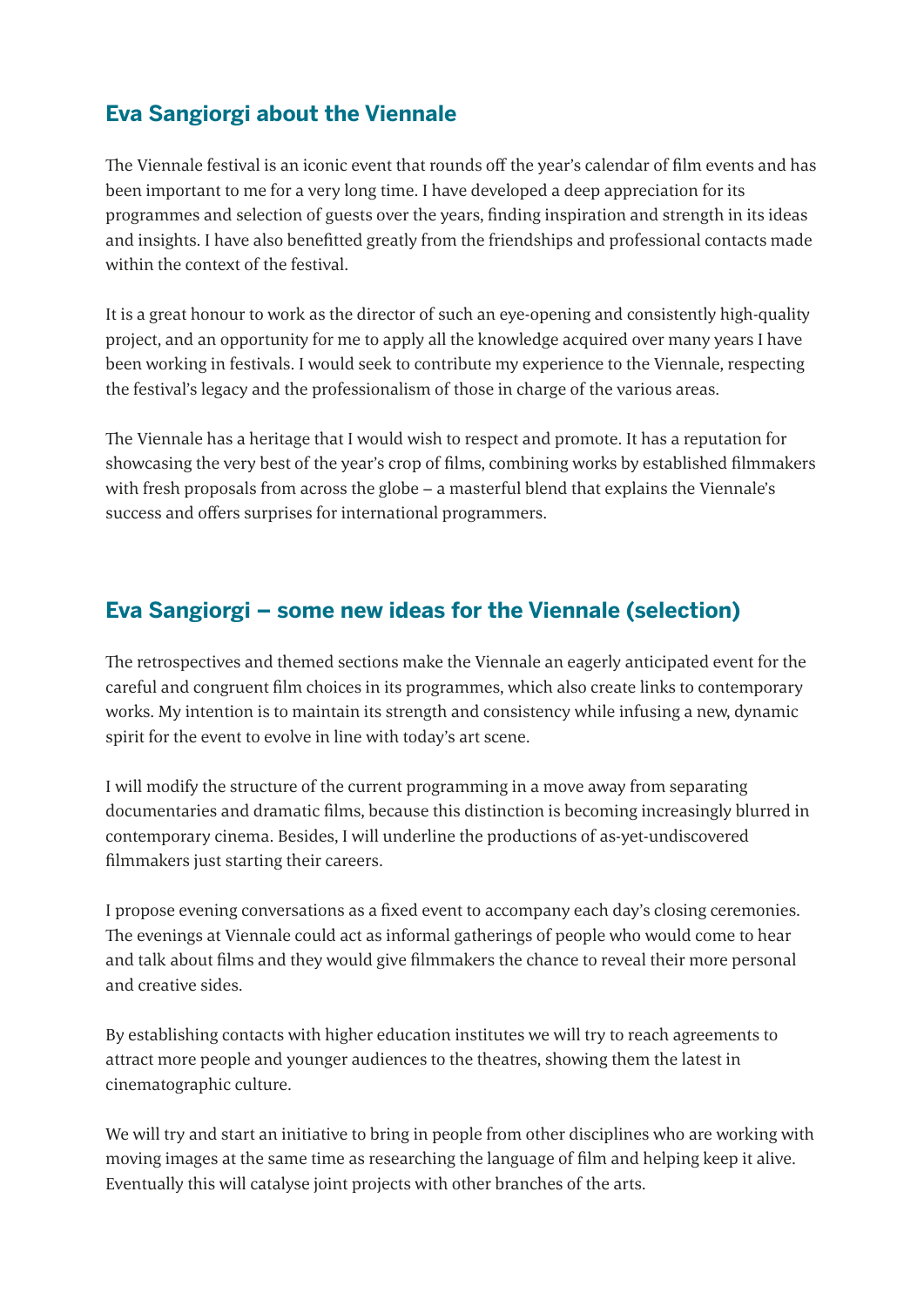## **THE SELECTION PROCEDURE**

As planned, the vacancy notice for the artistic director of the Viennale was published on November 3, 2017 in a variety of national and international media as well as in press announcements. Thirty applications had been submitted by the deadline of midnight on December 5, 2017.

The selection committee, which had been chosen and appointed by the board of trustees, consisted of six members of the board of trustees (Tizza Covi, Gabriele Flossmann, Barbara Fränzen, Daniel Löcker, Marijana Stoisits, Armin Thurnher) and the interim artistic director, Franz Schwartz. The committee studied the applications intensively, performed its own additional research and conducted individual discussions.

Following this, hearings were held, supplemented by parallel discussions between the candidates and the City Councilor for Cultural Affairs, Andreas Mailath-Pokorny.

Based on the selection committee's recommendation, the board of trustees decided to make an offer to Eva Sangiorgi. City Councilor for Cultural Affairs, Andreas Mailath-Pokorny, then appointed Eva Sangiorgi as successor to Hans Hurch and thus as artistic director of the Viennale for the coming three years. The contract can be extended.

Eva Sangiorgi will head the FICUNAM film festival, which takes place from February 28 to March 6, 2018 in Mexico City and then take up her new duties in Vienna at the end of March. Eva Rotter and Franz Schwartz will continue to take care of the daily business until then.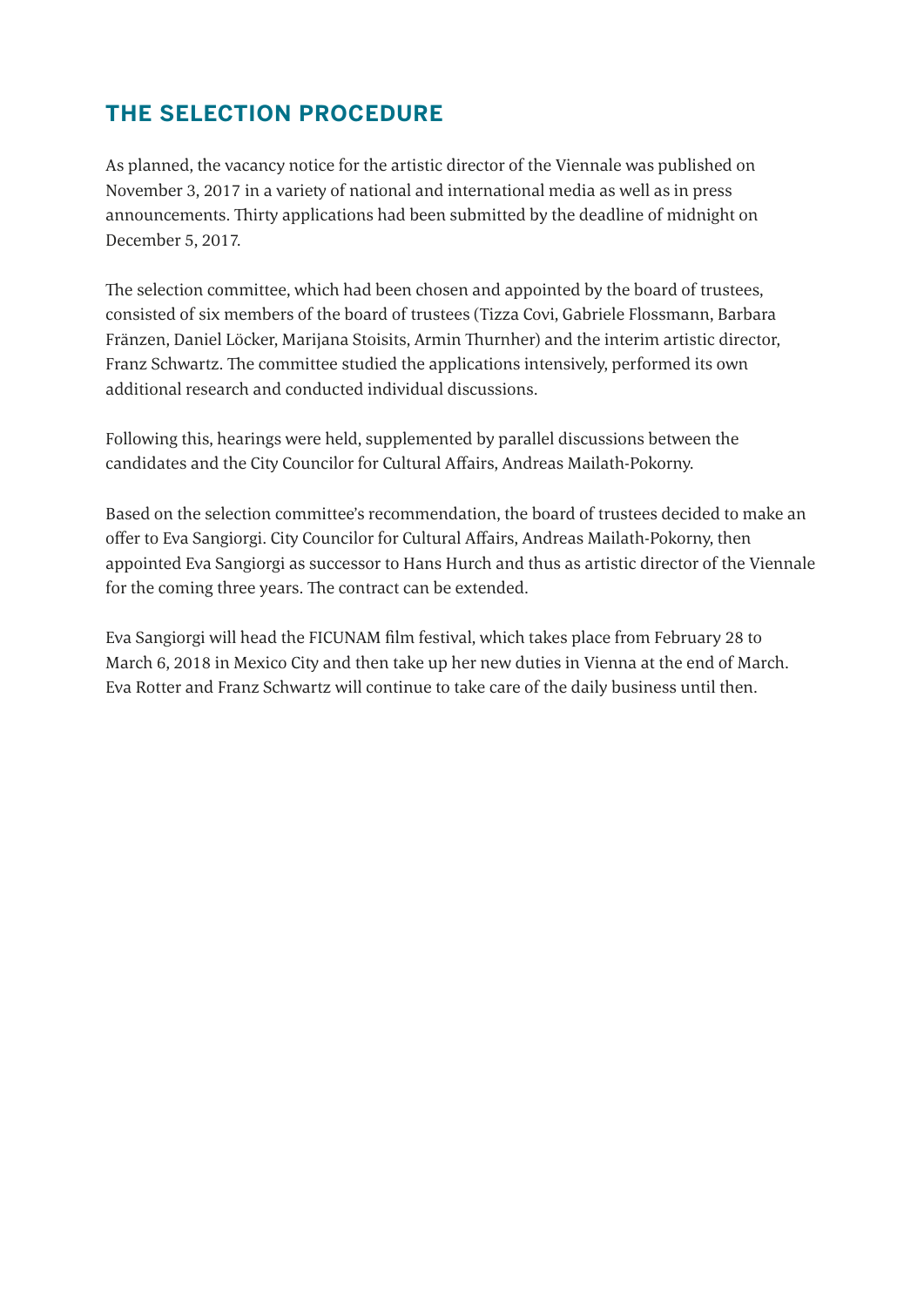## **EVA SANGIORGI**

Born July 10, 1978 in Faenza (RA), Italy. Italian national.

Studied Communication Sciences at the University of Bologna, Italy (graduated in 2005).

Studied History of Art at the National Autonomous University of Mexico (completed studies in 2017).

Founded the FICUNAM international film festival in Mexico City in April 2010, creative and business director since that date.

Since 2003, curator and responsible for the programs of international festivals in Mexico and Europe.

Since 2012, on juries of international film festivals in Mexico, South America, Israel, Portugal, Italy, France, Spain and Germany, among them FIDMarseille, Doclisboa and Mar del Plata.

Additionally, hosted a TV program about film, and worked as a publicist and production assistant. Gives courses and presentations on film science.

January 2018: appointment as Viennale director.